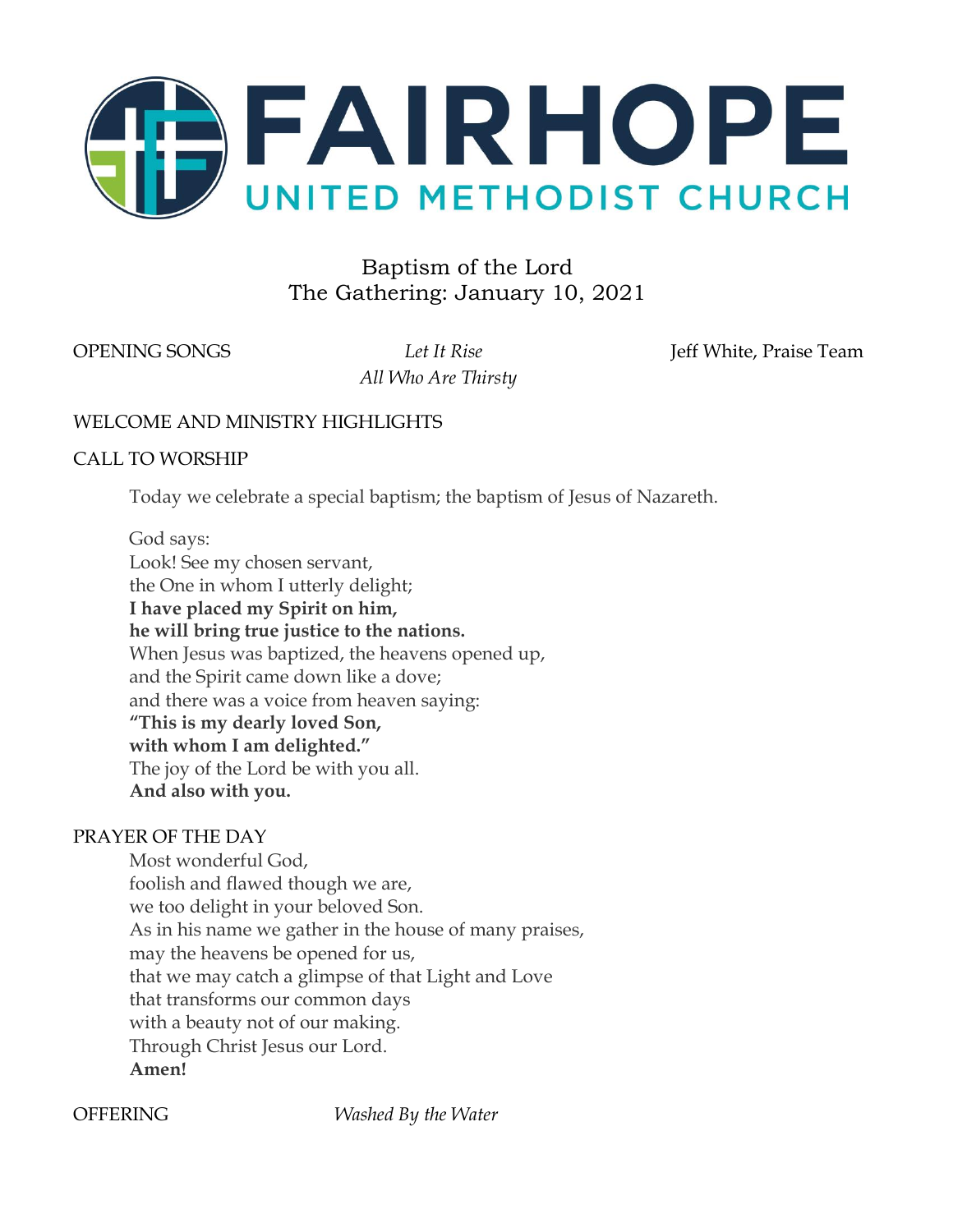# PRAYER FOR ILLUMINATION

Send down your Holy Spirit, O God tear open the veil of heaven and speak to us as beloved children so that we may hear and believe the good news of your Word made flesh, Jesus Christ our Lord. **Amen.**

SCRIPTURE LESSON Mark 1:4-11

SERMON *"Remember! Claim it! Live it!"* Rev. Laura Parker

REAFFIRMATION OF THE BAPTISMAL COVENANT

PRAYERS OF THE PEOPLE

THE LORD'S PRAYER

SENDING FORTH

CLOSING SONG *I Surrender All*

Assisting in Worship Today: Rev. Laura Parker Music: Jeff White and Praise Band Acolyte: Emery Capstraw Media and Sound: Robert Hammon, Jamie Waldhour, Amelia Koser

# *In-Person Worship Reservations for Sunday, January 17, are open today at 4pm!*

*We are asking those wishing to join us to use the reservation system we have in place to ensure that we keep the attendance to a size that enables a 6 foot physical distance between families. For anyone not able to attend the worship service we will continue to share online through Facebook, YouTube & our website.*

# **WORSHIP TIMES: 8:30am & 11:00am Traditional (Sanctuary) 11:00am** *The Gathering* **(CLC GYM)**

**Make your reservations at<https://www.fairhopeumc.org/worshipreservations/>**

**Prayers for the People**

**Medical personnel and first responders**

**Sympathies**

**Barbara Barnes** in the death of her husband, and **Jeff and Reta Barnes** in the death of his father, **Bobby Barnes**

**Matthew and Sarah Downs and family** in the death of her brother, Richard McCollum. Family and friends of **Shirley Allen.**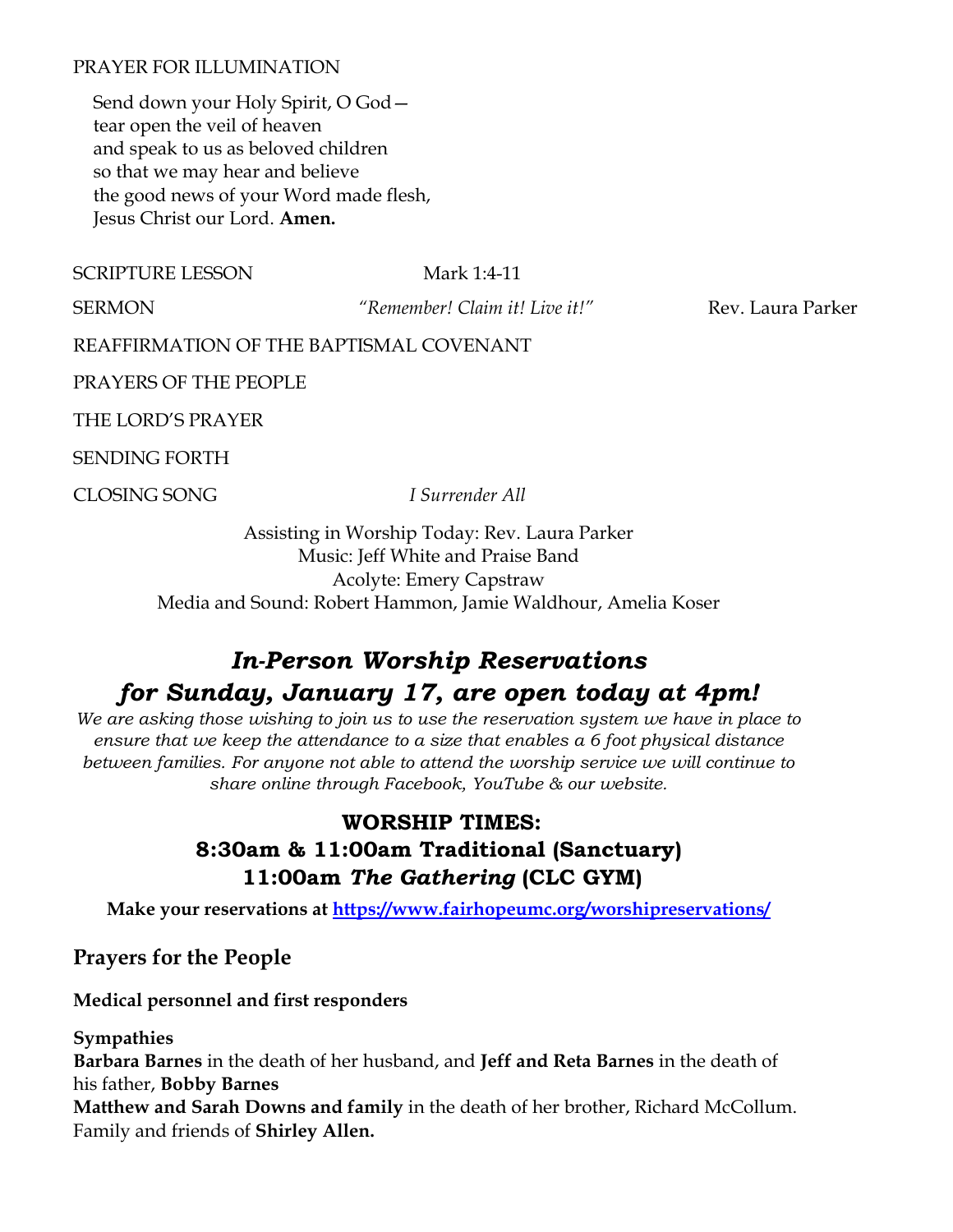

# **Baptism of the Lord Sunday January 10, 2021**

**PRELUDE** 

# **WELCOME AND MINISTRY HIGHLIGHTS**

# **CALL TO WORSHIP**

In the beginning, at creation, the Spirit hovered over the waters of the deep.

**In the waters of the flood, God cleansed the earth and humankind.** 

God caused the waters to part so that Israel could cross from slavery to liberation.

**God formed Jesus in the waters of Mary's womb.** 

Jesus taught us how to live by washing his disciples' feet in water.

**Drinking water from a well, Jesus met a Samaritan woman, the first person to recognize that he was the Christ.** 

Today we celebrate the baptism of Jesus, the Christ.

**God meant for Jesus to be the firstborn in a large family. Praise be!** 

**OPENING HYMN** *Joyful, Joyful, We Adore Thee* 

1. Joyful, joyful, we adore thee, God of glory, Lord of love; hearts unfold like flowers before thee, opening to the sun above. Melt the clouds of sin and sadness; drive the dark of doubt away. Giver of immortal gladness, fill us with the light of day!

3. Thou art giving and forgiving, ever blessing, ever blest, well-spring of the joy of living, ocean depth of happy rest! Thou our Father, Christ our brother, all who live in love are thine; teach us how to love each other, lift us to the joy divine.

4. Mortals, join the mighty chorus which the morning stars began; love divine is reigning o'er us, binding all within its span. Ever singing, march we onward, victors in the midst of strife; joyful music leads us sunward, in the triumph song of life.

# **PRAYER OF THE DAY**

**Father in heaven, at the baptism of Jesus in the River Jordan you proclaimed him your beloved Son and anointed him with the Holy Spirit. Grant that all who are baptized into his name may keep the covenant they have made, and boldly confess him as Lord and Savior, who with you and the Holy Spirit lives and reigns, One God, in glory everlasting. Amen**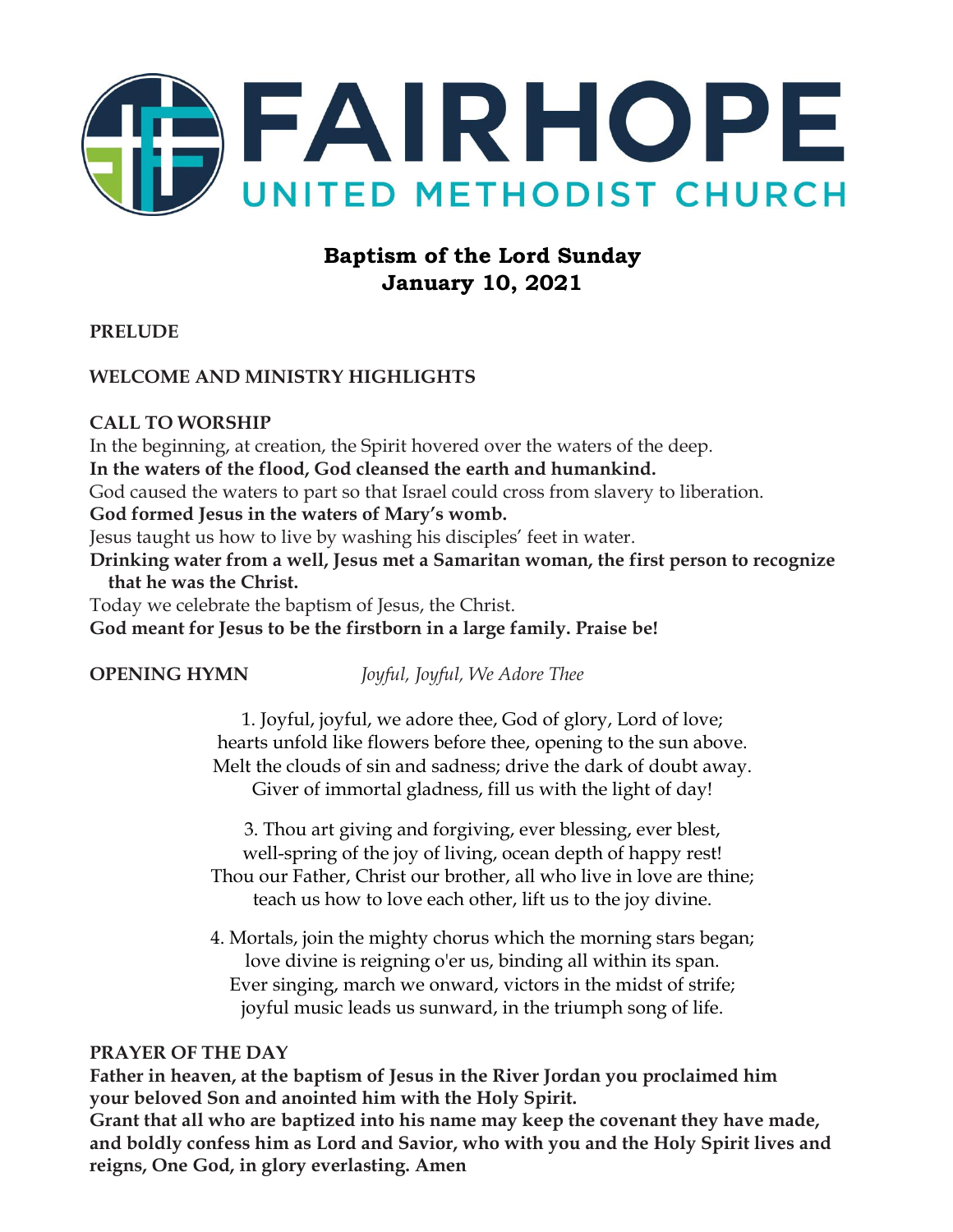# **PRAYER OF THANKSGIVING**

| <b>OFFERTORY</b>                                                                                                                                                                                         | The Work of Christmas<br>Tom Hood, solo                                                                                                                     | (Dan Forrest)           |
|----------------------------------------------------------------------------------------------------------------------------------------------------------------------------------------------------------|-------------------------------------------------------------------------------------------------------------------------------------------------------------|-------------------------|
| <b>DOXOLOGY</b>                                                                                                                                                                                          |                                                                                                                                                             |                         |
| <b>SCRIPTURE</b>                                                                                                                                                                                         | Acts 19:1-7                                                                                                                                                 |                         |
| <b>SERMON</b>                                                                                                                                                                                            | "What Have You Heard?"                                                                                                                                      | Dr. Darren M. McClellan |
| <b>REAFFIRMATION OF BAPTISM</b>                                                                                                                                                                          |                                                                                                                                                             |                         |
| Brothers and sisters in Christ:<br>Through the Sacrament of Baptism,<br>All this is God's gift, offered to us without price.                                                                             | we are initiated into Christ's holy Church.<br>We are incorporated into God's mighty acts of salvation<br>and given new birth through water and the Spirit. |                         |
| Through the reaffirmation of our faith,<br>we renew the covenant declared at our baptism,                                                                                                                | acknowledge what God is doing for us,<br>and affirm our commitment to Christ's holy Church.                                                                 |                         |
|                                                                                                                                                                                                          | RENUNCIATION OF SIN AND PROFESSION OF FAITH                                                                                                                 |                         |
| On behalf of the whole Church, I ask you:<br>Do you renounce the spiritual forces of wickedness,<br>reject the evil powers of this world,<br>and repent of your sin?                                     |                                                                                                                                                             |                         |
| I do.<br>to resist evil, injustice, and oppression                                                                                                                                                       | Do you accept the freedom and power God gives you<br>in whatever forms they present themselves?                                                             |                         |
| I do.<br>Do you confess Jesus Christ as your Savior,<br>put your whole trust in his grace,<br>and promise to serve him as your Lord,<br>in union with the Church which Christ has opened                 |                                                                                                                                                             |                         |
| I do.<br>According to the grace given to you,<br>and serve as Christ's representatives in the world?<br>I will.                                                                                          | to people of all ages, nations, and races?<br>will you remain faithful members of Christ's holy church                                                      |                         |
| Let us join together in professing the Christian faith<br>Do you believe in God the Father?<br>I believe in God, the Father Almighty,<br>creator of heaven and earth.<br>Do you believe in Jesus Christ? | as contained in the Scriptures of the Old and New Testaments.                                                                                               |                         |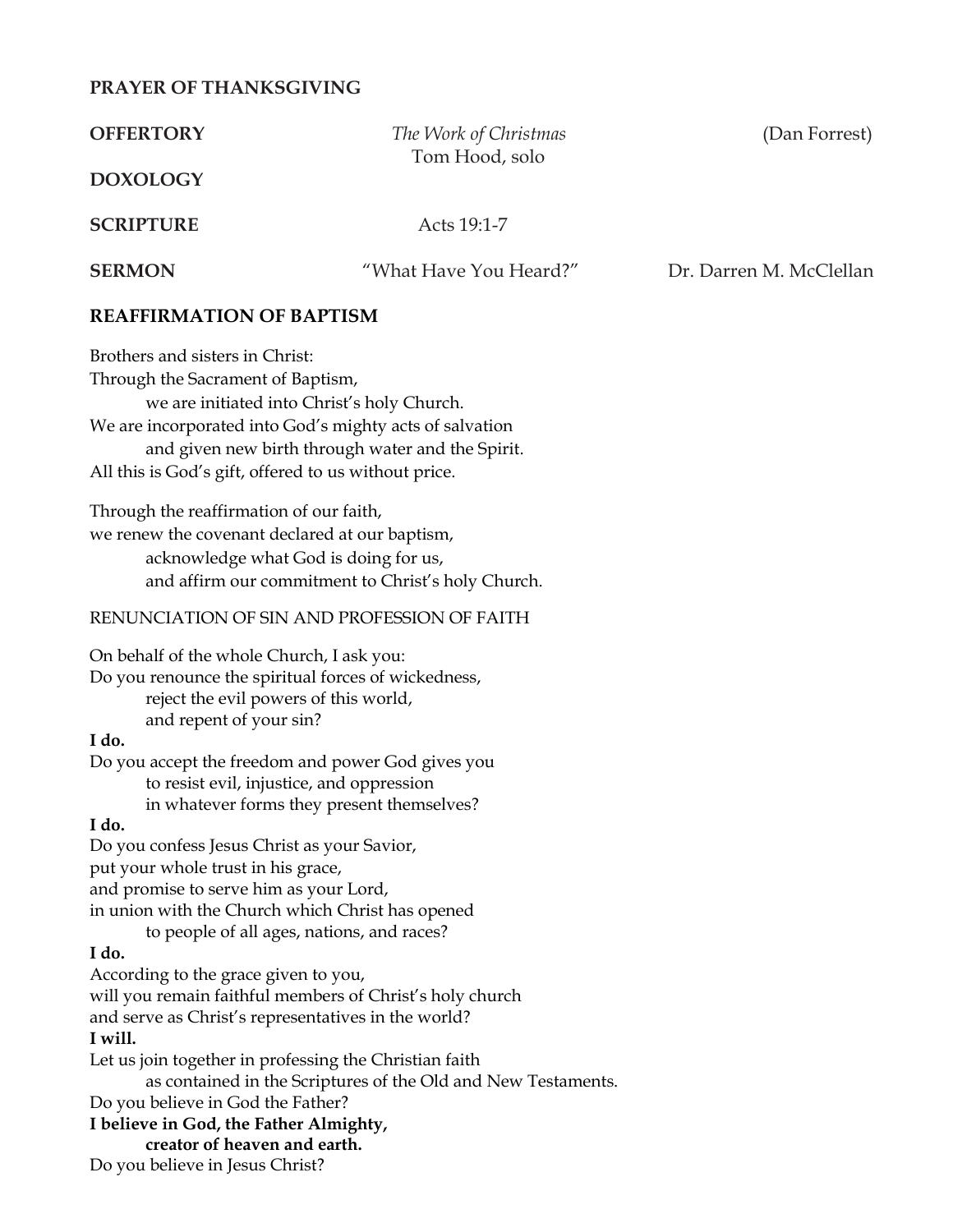**I believe in Jesus Christ, his only Son, our Lord, who was conceived by the Holy Spirit, born of the Virgin Mary, suffered under Pontius Pilate, was crucified, died, and was buried; he descended to the dead. On the third day he rose again; he ascended into heaven, is seated at the right hand of the Father, and will come again to judge the living and the dead.**  Do you believe in the Holy Spirt? **I believe in the Holy Spirit, the holy catholic church, the communion of saints, the forgiveness of sins, the resurrections of the body, and the life everlasting.** 

*Remember your baptism and be thankful. Amen.*

### **INVITATION TO CHRISTIAN DISCIPLESHIP**

**CLOSING HYMN** *When Jesus Came to Jordan* When Jesus came to Jordan to be baptized by John, he did not come for pardon but as the sinless one. He came to share repentance with all who mourn their sins, to speak the vital sentence with which good news begins.

> He came to share temptation, our utmost woe and loss, for us and our salvation to die upon the cross. So when the dove descended on him, the Son of Man, the hidden years had ended, the age of grace began.

Come, Holy Spirit, aid us to keep the vows we make; this very day invade us, and every bondage break. Come, give our lives direction, the gift we covet most: to share the resurrection that leads to Pentecost.

#### **\*BENEDICTION**

#### **\*POSTLUDE**

Assisting in Worship Today: Dr. Darren M. McClellan Music: Tom Hood, John Richardson Acolyte: Jackson Strunk (8:30) Media and Sound: Ann Lyles Tapscott, Jenna Hood

**FLOWER CALENDAR…The flower calendar for 2021 is in the hallway across from the main office. If you would like to sign up to place flowers on the altar in the sanctuary, please come by or give us a call (251-928-1148) to check available dates.**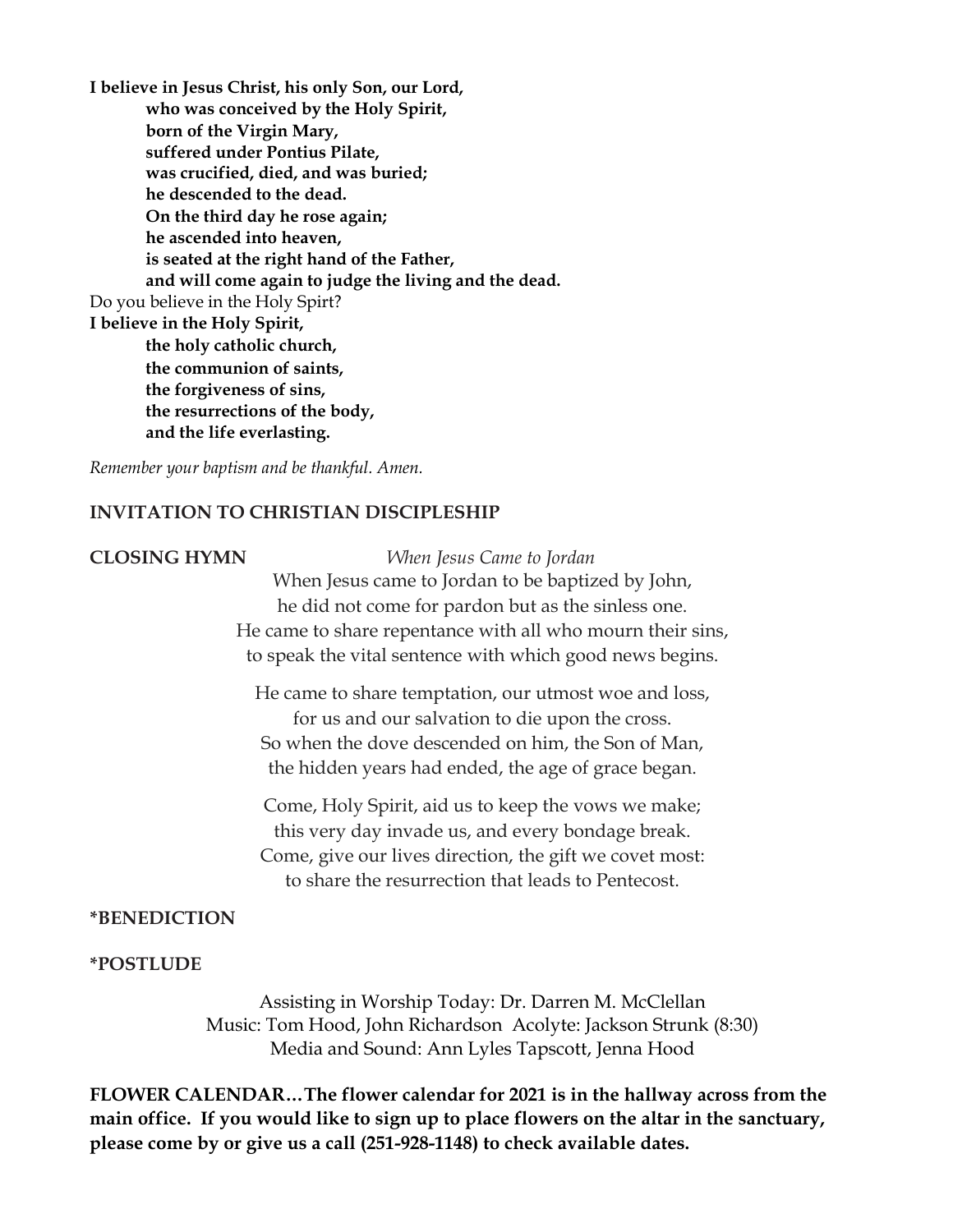

In the New Testament, Christian baptism always carries the meaning of initiation into Christian faith and life. Wesley calls it "the initiatory sacrament, which enters us into covenant with God."

Do you remember your baptism? Most of us do not…at least not on our own. It takes a covenant community in Christ to help us to remember who (and whose) we are.

On this subject, I have enjoyed the reflection of Anthony Robinson in his book *What's Theology Got to Do With It?*  He recalls an encounter with a young man who was worried that he might not have sufficient grasp of Christian beliefs to even be eligible for baptism, or that his life didn't measure up to the stature of Christ.

This was his response:

"Remember…that none of us deserves baptism. None of us understands enough or is 'Christian enough' to qualify. It is, after all, grace, gift. While we should make every effort to prepare, our role really comes on the other side of baptism, in our response. Sometimes we can become too focused on ourselves, whether we have a sufficient grasp of Christian faith or whether we are morally or spiritually 'good enough' for baptism. But baptism is not, first of all, about us. It us about God. This conviction is particularly evident in infant baptism. God's love and grace precede our understanding, even our comprehension.

These concerns are not unusual. We human beings are often focused on ourselves. Sometimes we think too highly of ourselves, and sometimes we are overly critical. Such self-examination is not, of course, all bad or wrong. But in some measure, baptism and the Christian life direct our focus elsewhere. They direct our concern away from ourselves to the holy, merciful, mysterious and majestic God who births creation in each of us. Just as Jesus was not the main actor at his baptism but was the recipient, we are not the main actors at our baptism. This is God's doing. This is grace.

We tend to be doers, activists, and highly responsible people. This is good and commendable. But it can also be a heavy burden. We take the weight of the world—of life itself—upon our shoulders. It may prove a crushing weight. Baptism brings into focus one of the great, liberating truths of the Christian life: it's not about you. It's about God, what God has done, what God is doing, and what God will do… (Thus) baptism offers a word of judgment upon our grandiosity as well as a word of grace in times of discouragement."

Martin Luther, when despondent, used to pointedly touch his forehead and say "I have been baptized," by which he meant*, I belong, by God's grace to Jesus Christ.*

Today, we come to worship to remember the same. I have been baptized. This is our foundation. God's act, by which we have been named, claimed, loved, and called.

Grace to you, Darren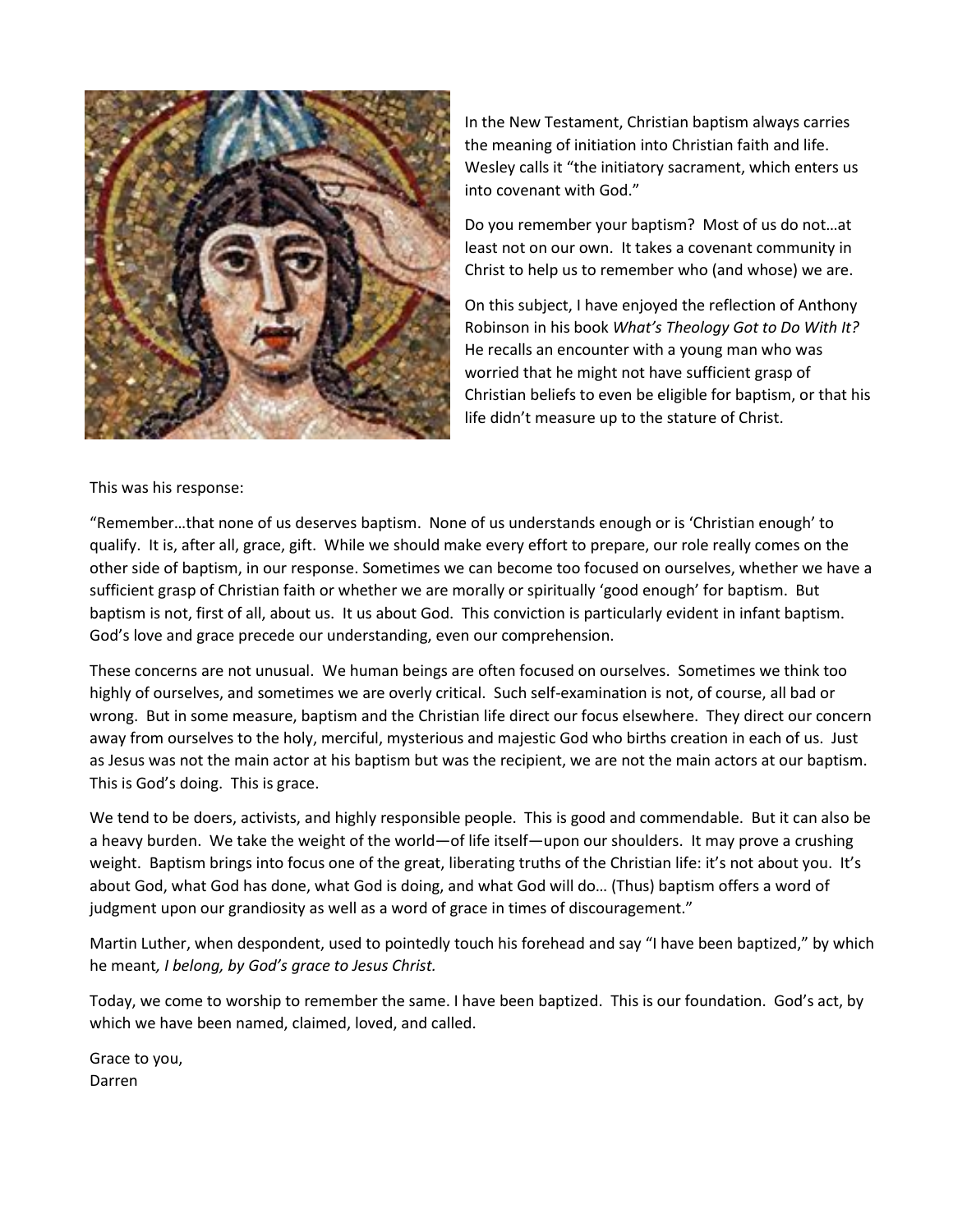### *Sunday, January 10th: ADULT SUNDAY SCHOOL CLASSES Zoom links provided for your convenience. NOTE: In-Person Sunday School will not be offered for adults or children until January 24th due to rising COVID numbers.*

#### **Peace and Grace**

Adults of varying ages and stages will find open, honest, thoughtful conversation in a place of radical hospitality. Assignment for this Sunday: watch this interview for prospective book study: YouTube [https://youtu.be/\\_0IE9NhvLoc](https://youtu.be/_0IE9NhvLoc). Time: Jan 10, 2021 9:30 AM John Zoom Meeting: <https://us02web.zoom.us/j/9092162907>

#### **Koinonia**

Adults of varying ages, facilitated by Tony Caminiti; in depth Bible study and other topical studies. Lesson: DO THEY KNOW? Matthew 5:14-16 Time: Jan 10, 2021 9:30 AM Join Zoom Meeting <https://us02web.zoom.us/j/88661972544?pwd=TjY4cGFvSldXSEo1Vm5HYyszdGhSdz09> Meeting ID: 886 6197 2544 Passcode: 582003

#### **Friends in Faith**

Retired adults, individuals and couples. Scheduled teachers for upcoming weeks: Ed Colvin, Joe McGilberry and Carol Willis. Time: 10:00 AM Join Zoom Meeting (This Zoom link is good through January  $24<sup>th</sup>$ .) <https://us02web.zoom.us/j/86771534402?pwd=d2VJVXVpb3cwZzc0Ti9YRjNaK2lzUT09> Meeting ID: 867 7153 4402 Passcode: 585355

#### **Homecoming Class**

Adults 50+, teaching rotation with primary emphasis on Bible study. Current study: Paul's message to the Thessalonians about Christ's Second Coming. The study guide is "Be Ready: Living in Light of Christ's Return" by Warren Wiersbe. Contact Brenda Robinson for more information: [bgodbold@hiwaay.net](mailto:bgodbold@hiwaay.net) Time: 9:45 AM Join Zoom Meeting <https://us02web.zoom.us/j/88280028742?pwd=ZTE1MVBKMnFrZW1MZ2tseXlxUUY2UT09> Meeting ID: 882 8002 8742 Passcode: Aacw7m

#### **Living Word**

Ages span several decades and singles and couples faithfully participate. In-depth Bible study facilitated by Doug Garner. Join Zoom Meeting <https://us02web.zoom.us/j/85643262499?pwd=UE9vN0ZFUXI2UmdRZ01xNTVSb0pFQT09> Meeting ID: 856 4326 2499 Passcode: 397857

\*\*Other classes are meeting by Zoom, but only these provided links by deadline for publication in the bulletin.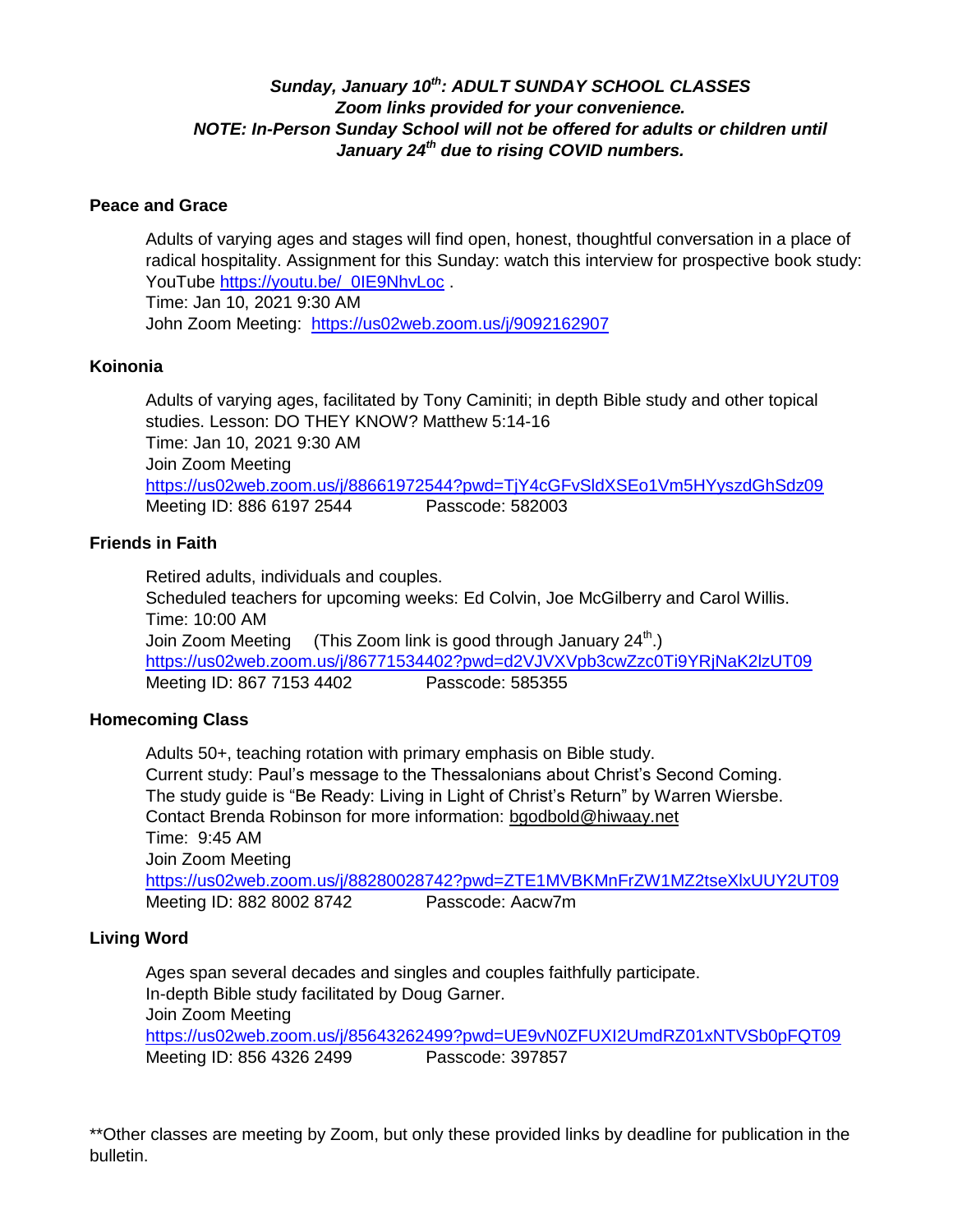

# **Sunday Vespers Service ~ Tonight**

Join us tonight at 6pm in the sanctuary for a Vespers Service offering prayer, song, and scripture. Plans are to have this take place regularly on the second Sunday of each month.

# **Here is a brief summary of our current stewardship:**

2020 Year End Offering - \$156,516 (Online - \$58,345 ~ Mail/Personal delivery - \$98,171) Offering Received January 3, 2021 – \$13,538 (Online -  $$6,250 \sim$  Mail/Personal delivery -  $$7,288$ )

*For those of you who would like to bring your offering to the church, we have a mail slot located in the door across from the glass doors in the breezeway entrance of the education building. Thank you so much for your continued support to Fairhope United Methodist Church.* Jeff White, Business Administrator



# **A note from Rev. Laura:**

We will continue our devotionals every Monday morning at 9:30 in the new year until we are able to return to more normal gathering routines in the life of our church. This time together lasts about 15- 20 minutes and provides an opportunity to see familiar faces and pray together as we begin our week! We will RESUME "Zoom" tomorrow morning. Join Zoom Meeting: <https://zoom.us/j/98533273696>



**COMING IN JANUARY…** *Disciple IV Under the Tree of Life* **Facilitated by Dr. Darren McClellan (via Zoom)** 

Disciple IV is the final study in the four-phase DISCIPLE program and concentrates on Old Testament Writings, the Gospel of John, the Epistles of John, James, Jude, and finally, Revelation. This is the original version—not Fast Track.

*\*\*Prerequisite: Participants must have taken Disciple I (original or Fast Track). Disciple Bible Studies do not need to be taken in order.* 

When: Friday afternoons, beginning January 22nd from 2-4pm**. ZOOM ONLY**. The Old Testament component (16-weeks) will be taught through the Spring, concluding May 14th. Plans now are to teach the New Testament component in the Fall of 2021. We will determine at that time whether or not the NT will be taught by Zoom or in-person. Cost: \$45

*Please email [bobbi.hobbs@fairhopeumc.org](mailto:bobbi.hobbs@fairhopeumc.org) or call the church office to register.*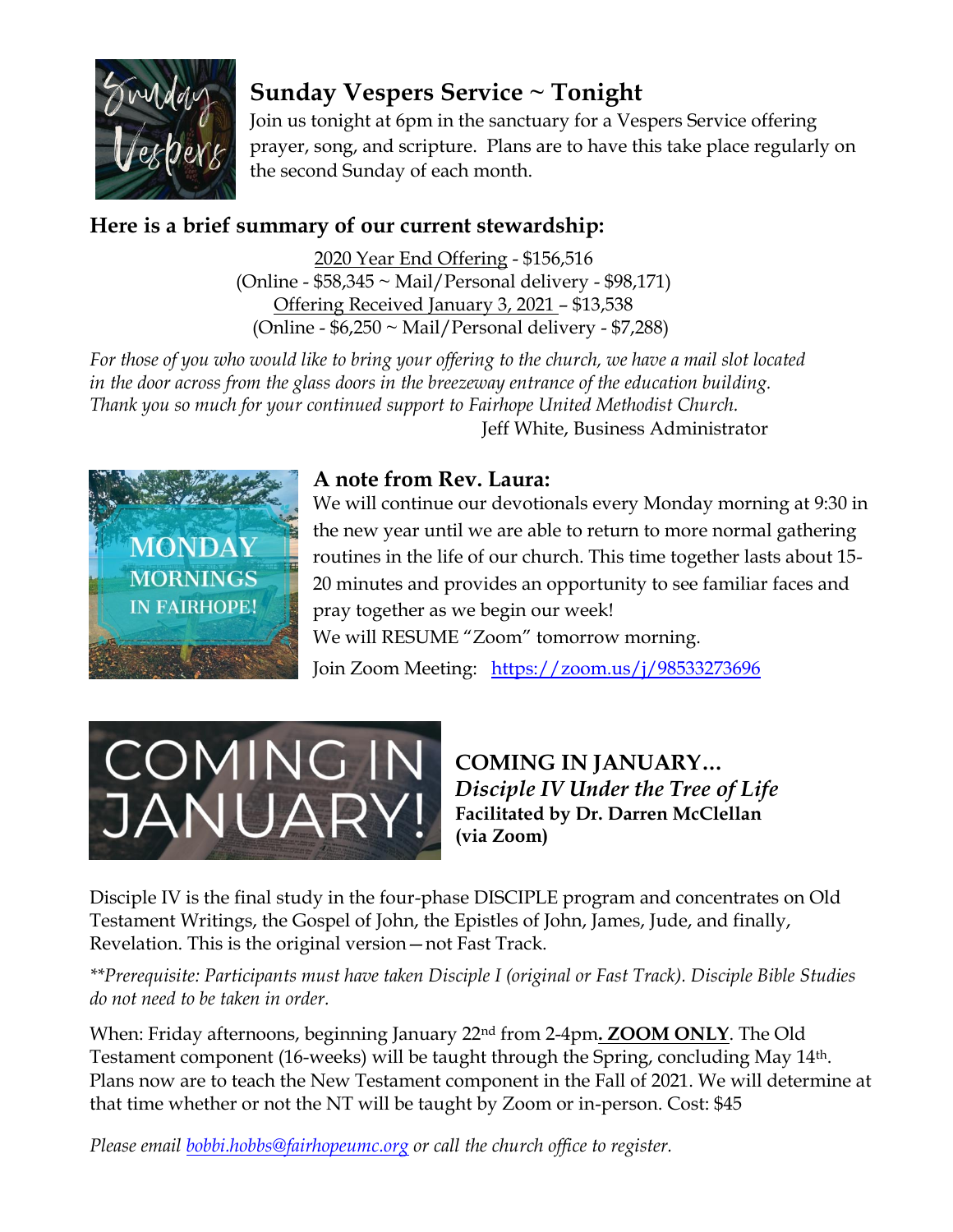

# **Caring Ministries…**

**Support Groups continue to meet virtually….**

**Survivors of Suicide (SOS)** virtual support group meeting will be Sunday, January 10<sup>th</sup> at 6:30pm Contact Ann Pearson by email [\(ann.pearson@fairhopeumc.org\)](mailto:ann.pearson@fairhopeumc.org) for your zoom meeting invite.

**Tough Dogs Cancer Support Group** is meeting virtually Tuesday, January 12 at 12:30pm. Contact Ann Pearson by email [\(ann.pearson@fairhopeumc.org\)](mailto:ann.pearson@fairhopeumc.org) to receive your zoom invite.

# **Serving in Caring…**

If you would like to serve by making telephone calls to our membership and remain safely in your home this is a perfect way to volunteer. These calls are to check-in with our membership to see if our families have any needs that we can help with. Contact Ann Pearson in the church office 251-928-1148 or by email ann.pearson@fairhopeumc.org.

# **Children's Ministries…**

# **SUNDAYS FOR CHILDREN …**

All children 3 years old-6th grade are invited to **Sunday School** from 9:45-10:40am (3 year old birthday must be before  $9/1/20$ ). Masks will be worn by teachers and students in our K-6<sup>th</sup> grade classes. Need to find a classroom? Go to [www.fairhopeumc.org](http://www.fairhopeumc.org/) under children's ministries or see a greeter on Sunday mornings.

Note: Children's Sunday School will not meet today or Jan 17. We will resume Jan 24.

Children ages 3 months-PreK4 can stay in the **Nursery** during our 3 worship services and Sunday School.

Children's Church is not available at this time. Children are seated with their families for the whole service. Take-home **Worship Bags** are available for preschool-2nd grade. Activity bulletins are available for children 3rd-6th grade.

**SWIFT** (5th & 6th grades) will resume on Wednesday, Jan 20 in Wesley Hall, 6:30-7:45pm.

**Book Study for 3rd & 4th Graders**



*A Girl's Guide/Boy's Guide to Making Really Good Decisions*

**Sundays - Jan 24, 31 and Feb 7, 21, 28**

**Wesley Hall, 4:00-5:15pm**

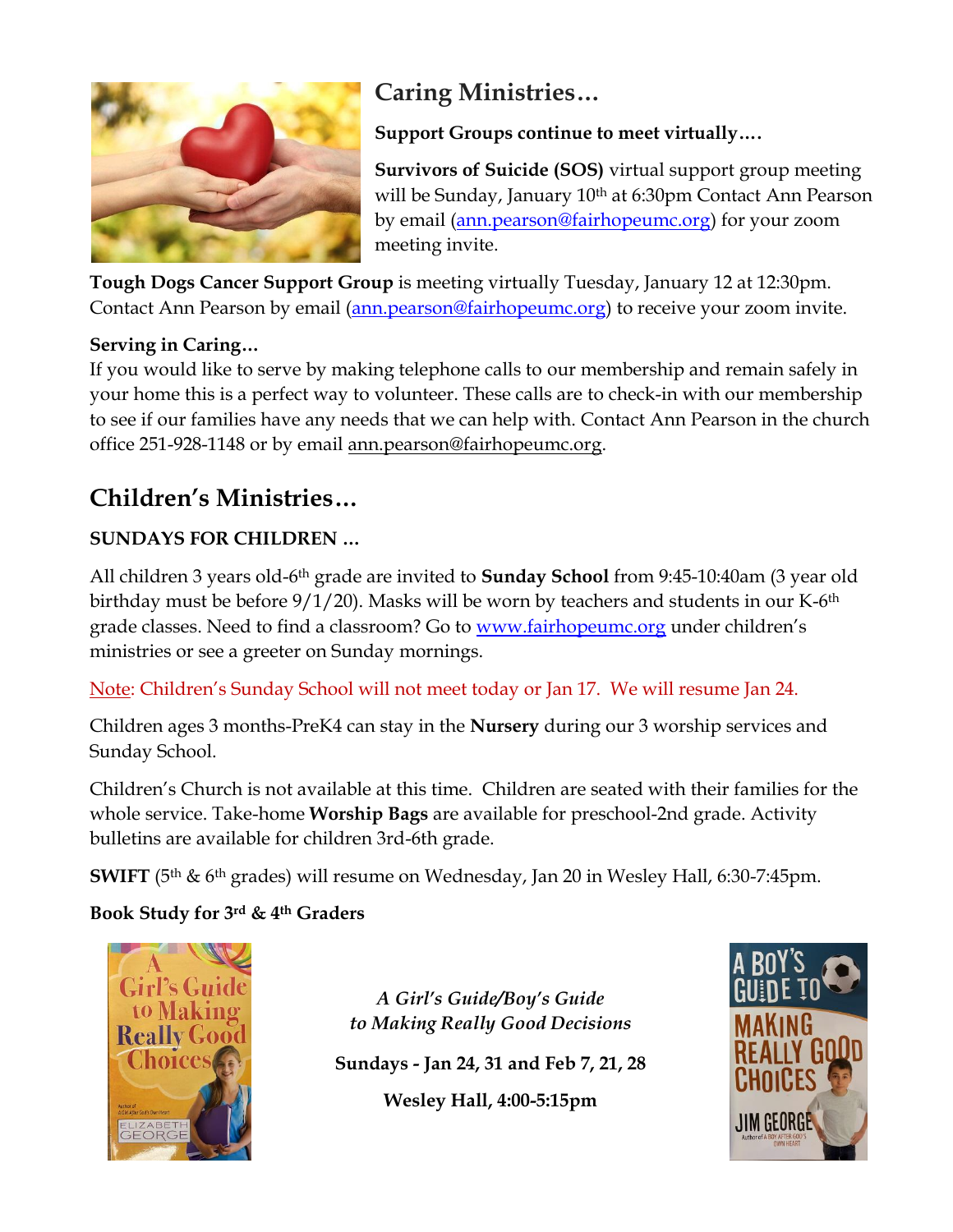If your child would like to participate, let Michelle Graham know by Jan 11 (email [michelle.graham@fairhopeumc.org](mailto:michelle.graham@fairhopeumc.org) or text 251/377-2325). Children's Ministries will order and pay for the books. Even if your 3<sup>rd</sup> or 4<sup>th</sup> grader can't participate, please feel free to request a book.

# **UPDATE: BLUE LAKE WINTER RETREAT**

The one-day, outdoor retreat planned for Saturday, February 6 has been postponed due to the rise in Covid cases. Once a new date has been determined, we will let you know! Winter Retreat is for  $3<sup>rd</sup>$  – 6<sup>th</sup> graders.

# **Student Ministries…**

**Youth Sunday School**

# **Time: 10:00 am ~ Meet: CLC Attic (7th-12th grade)**

(Starting Jan. 24)

# **SUNDAY NIGHT YOUTH WORSHIP**

# **Time: 6:00-7:45 pm ~ Meet: CLC (7th-12th grade)**

Sunday night youth is back on Sunday, January 17. Hope to see you then!

# **JR & SR GIRLS BIBLE STUDY**

# **Tuesday's @ 7:30 pm//FUMC Campus**

Our junior and senior girls are invited to join us for Tuesday night in-person Bible study each week on Women of the Bible. If you are interested, please [email](mailto:rachael.waldhour@fairhopeumc.org)  [rachael.waldhour@fairhopeumc.org](mailto:rachael.waldhour@fairhopeumc.org) for more details.

# **COMMUNITY GROUPS**

# **Wednesday's @ 6:30-7:45 pm//CLC**

Check your GROUPME for additional information weekly.

# **ARE YOU NEW TO STUDENT MINISTRY?**

All rising 7th grade (student & parent) and new church families with 7th-12th graders are encouraged to connect with us through social media, text messaging reminders, GROUPME for every grade and through our email reminders!

# **Want to get plugged in???**

Follow SALTSTUDENTS: Instagram: @fairhopeumc.youth Facebook: @fhsaltstudents Text Message Reminders: Text the word "Saltstudents" to the number "43506" Send a quick note to [michael.spicer@fairhopeumc.org](mailto:michael.spicer@fairhopeumc.org) to be added to our email list or to Groupme for C-Group reminders!